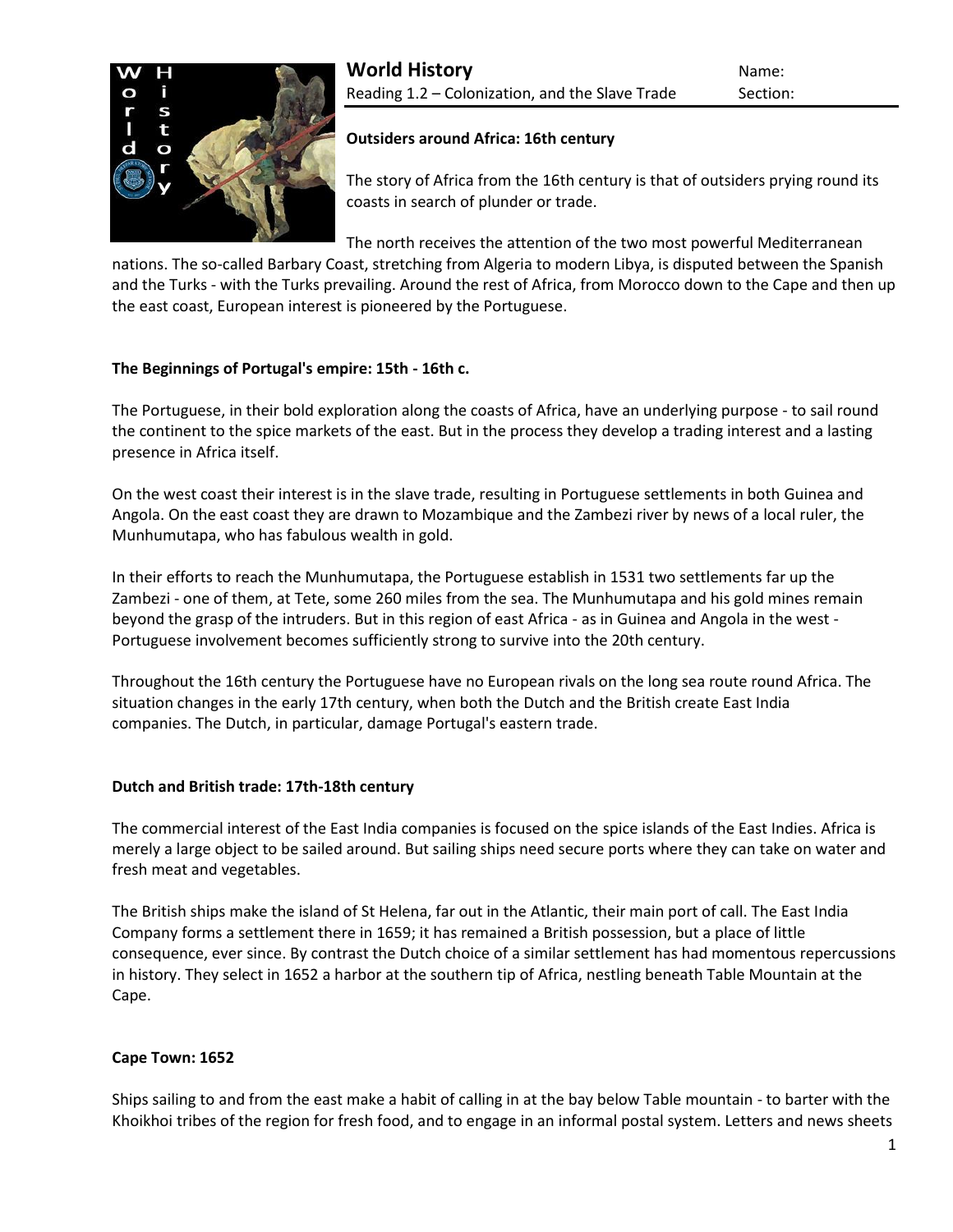are left under marked stones, to await a particular recipient or to be carried in the appropriate direction by the next passing ship.

There has even been a feeble attempt by the English to settle the Cape, in 1615, leaving ten criminals reprieved from the gallows as the founding colonists. But the first serious effort to establish a settlement comes in 1652, with the arrival of Jan van Riebeeck and ninety employees of the Dutch East India Company.

They arrive in three ships, well equipped with seeds and with tools for agriculture and building. Their purpose is to establish a secure fort, to acquire cattle from th[eKhoikhoi](http://www.historyworld.net/wrldhis/PlainTextHistories.asp?gtrack=pthc&ParagraphID=cbd#cbd) and to develop a vegetable garden to provision passing Dutch ships. During the ten years which van Riebeeck spends in the settlement (and records in detail in his journal), these aims are fulfilled. A fort is built, of earth ramparts and wooden palisades, and eight miles of coast are brought under cultivation.

Van Riebeeck also initiates two developments of great significance for the future.

### **Free burghers and slaves: 1657**

By 1657 it is clear that there is more work at the Cape than can be done under central direction by the company's employees. Van Riebeeck proposes that it will be more effective to release married men from their contracts and to give them farms of their own to cultivate. This development is approved by the company. The independent farmers become known as free burghers.

The second innovation, also put into effect from 1657, is van Riebeeck's purchase of slaves to do domestic and agricultural work. At the start many of the slaves are brought from the company's eastern stations, in Indonesia and India; later Mozambique becomes the main source of supply.

By the mid-18th century half the white adult males in the Cape colony own at least one slave. In this society slavery forms, from the start, an integral element.

With adult male slaves outnumbering their free counterparts by two to one, and a high purchase price prevailing in the market, both the penal code for slaves and the level of work demanded from them become brutally harsh in the developing Dutch settlement.

### **Cape Dutch and Trekboers: 18th century**

Until 1707 the Dutch East India Company makes some effort to encourage immigration to the Cape. Yet by that time, half a century after the first settlement, the burgher families still number only 1779 men, women and children - consisting of Dutch, German and a minority of [Huguenots.](http://www.historyworld.net/wrldhis/PlainTextHistories.asp?gtrack=pthc&ParagraphID=ihp#ihp) Together they own 1107 slaves, mainly adult males.

Thereafter the growth of the settler population is by natural expansion - reaching about 15,000 (with approximately the same number of slaves) by the end of the 18th century. Something approaching a full-scale Dutch colony has developed by accident rather than design, in place of the original depot for the provisioning of ships.

During the 18th century the colony's territory expands more dramatically than its population, for a reason directly connected with the reliance on slaves. Free burghers come to regard manual labour as slaves' work. But for many of them there is no other available employment.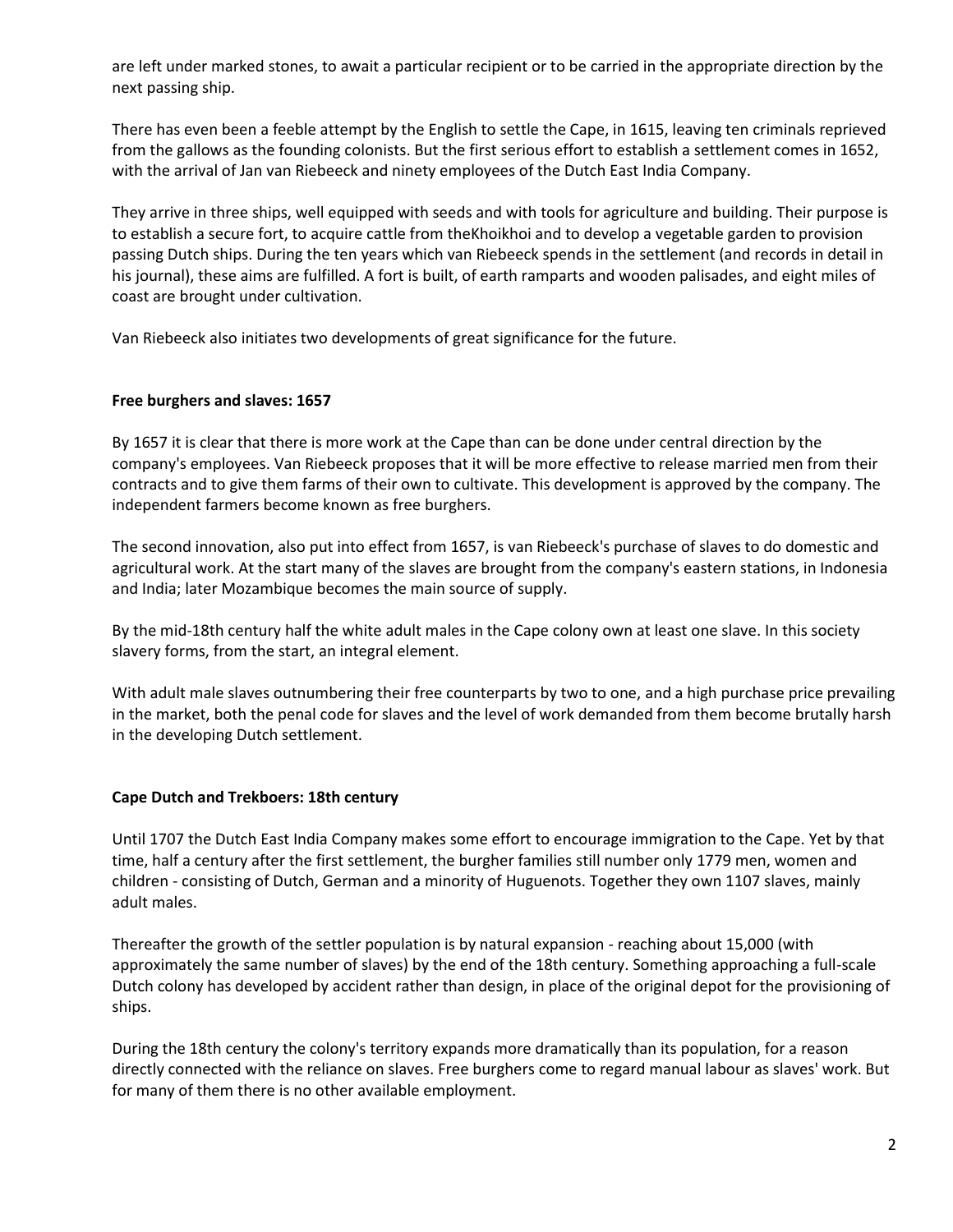The response of the unemployed is to move away from the coast, into vast open expanses sparsely occupied by [Khoikhoi and San](http://www.historyworld.net/wrldhis/PlainTextHistories.asp?gtrack=pthc&ParagraphID=cbd#cbd) tribes. In these regions the Dutch live as semi-nomadic herdsmen, fiercely independent, fighting the native tribes for their land and their cattle.

By the 1770s the Dutch nomads have penetrated as far as Graaff-Reinet, some 400 miles northeast of Cape Town. They become known as Trekboers (Dutch for 'wandering farmers'), a word subsequently often shortened to Boers. When they go on raids, to rustle the cattle of the tribes, the Trekboers form themselves into armed bands of mounted gunmen known as commandos.

At first the commandos make short work of tribal opposition. Between 1785 and 1795 they kill some 2500 San men and women and take another 700, mainly children, into slavery. But by this time the Boers, approaching more fertile territory near the Great Fish River, are meeting stronger opposition from [Bantu-speaking](http://www.historyworld.net/wrldhis/PlainTextHistories.asp?gtrack=pthc&ParagraphID=cbd#cbd) Xhosa tribes.

A series of frontier wars between Boers and Xhosa begins in 1779. The Boers appeal to Cape Town but get little help. In their frustration, in 1795, they declare Graaff-Reinet an independent Boer republic.

The Boers are by now, both in their own estimation and in reality, a people different from the Dutch at the Cape. They call themselves Afrikaners, proudly emphasizing their birth in Africa. Their language, Afrikaans, already differs from Dutch. Their fierce independence is accompanied by an equally uncompromising variety of Calvinism. But in the very first year of their new republic a [wider conflict](http://www.historyworld.net/wrldhis/PlainTextHistories.asp?gtrack=pthc&ParagraphID=mdi#mdi) intervenes. In 1795 the British seize Cape Town.

## **The Slave Coast: 15th - 18th century**

The arrival of the Portuguese, in the 15th century, has brought to the west coast of Africa a trade previously limited to the center and north of the continent. This is the trade in slaves. In earlier centuries the captives were taken through the Sahara to Mediterranean and Muslim markets. Now they are shipped north in European vessels. The first staging post is the Cape Verde islands, where in 1466 Portuguese settlers are granted a monopoly of the new [slave trade.](http://www.historyworld.net/wrldhis/PlainTextHistories.asp?gtrack=pthc&ParagraphID=ewy#ewy) On the coast of Guinea trading stations are set up to buy Africans.

Some of these slaves are used to work the settlers' estates in the Cape Verde islands. Others are sent north for sale in Madeira, or in Portugal or Spain.

The labor of the slaves in the Cape Verde Islands primes a profitable trade with the African region which becomes known as Portuguese Guinea or the Slave Coast. The slaves work in the Cape Verde plantations, growing cotton and indigo in the fertile valleys. They are also employed in weaving and dying factories, where these commodities are transformed into cloth.

The cloth is exchanged in Guinea for slaves. And the slaves are sold for cash to the slaving ships which pay regular visits to the Cape Verde Islands.

This African trade, together with the prosperity of the Cape Verde Islands, expands greatly with the development of labor-intensive plantations growing sugar, cotton and tobacco in the Caribbean and America. The Portuguese enforce a monopoly of the transport of African slaves to their own colony of [Brazil.](http://www.historyworld.net/wrldhis/PlainTextHistories.asp?gtrack=pthc&ParagraphID=hew#hew) But other nations with transatlantic interests soon become the main visitors to the Slave Coast.

By the 18th century the majority of the ships carrying out this appalling commerce are British. They waste no part of their journey, having evolved the procedure known as the [triangular trade.](http://www.historyworld.net/wrldhis/PlainTextHistories.asp?gtrack=pthc&ParagraphID=kao#kao)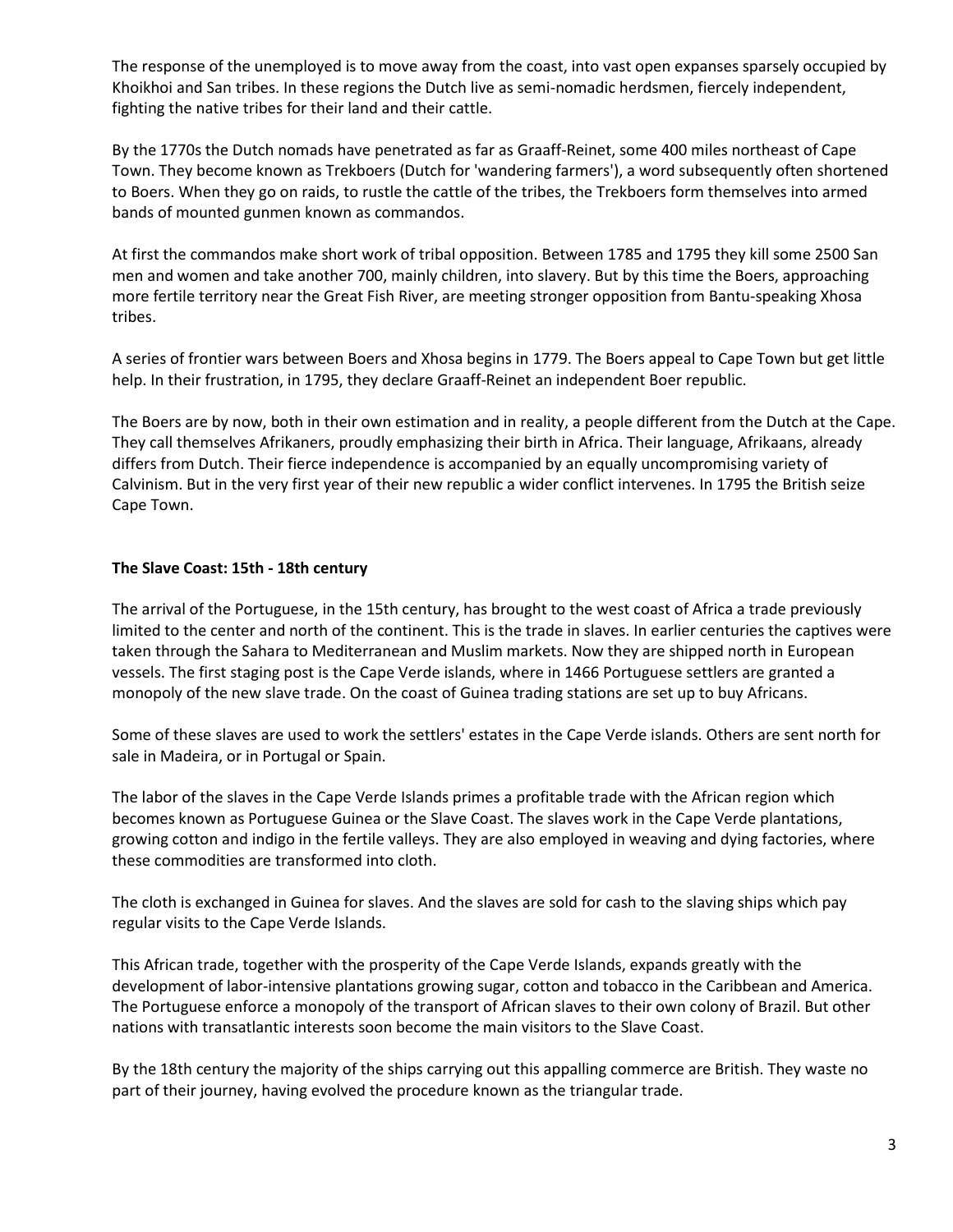#### **Portuguese Africa: 16th-19th century**

Portugal, after initiating the European [slave trade](http://www.historyworld.net/wrldhis/PlainTextHistories.asp?gtrack=pthc&ParagraphID=gpra#gpra) in Africa, plays a decreasing role in it over the next few centuries. Similarly the Portuguese, although the first Europeans to establish trading settlements in sub-Saharan Africa, fail later to consolidate their advantage. Nevertheless they retain a clear presence in those three regions which received their particular attention during the original age of exploration.

The closest of these, on the sea journey from Portugal, is Portuguese Guinea - known also, from its main economic activity, as the [Slave Coast.](http://www.historyworld.net/wrldhis/PlainTextHistories.asp?gtrack=pthc&ParagraphID=gprb#gprb)

The local African rulers in Guinea, who prosper greatly from the slave trade, have no interest in allowing the Europeans any further inland than the fortified coastal settlements where the trading takes place. The Portuguese presence in Guinea is therefore largely limited to the port of Bissau.

For a brief period in the 1790s the British attempt to establish a rival foothold on an offshore island, at Bolama. But by the 19th century the Portuguese are sufficiently secure in Bissau to regard the neighboring coastline as their own special territory.

Thousands of miles down the coast, in Angola, the Portuguese find it even harder to consolidate their early advantage against encroachments by Dutch, British and French rivals. Nevertheless the fortified towns of Luanda (established in 1587 with 400 Portuguese settlers) and Benguela (a fort from 1587, a town from 1617) remain almost continuously in Portuguese hands.

As in [Guinea,](http://www.historyworld.net/wrldhis/PlainTextHistories.asp?gtrack=pthc&ParagraphID=oxa#oxa) the slave trade becomes the basis of the local economy - with raids carried ever further inland to procure captives. More than a million men, women and children are shipped from here across the Atlantic. In this region, unlike Guinea, the trade remains largely in Portuguese hands. Nearly all the slaves are destined for [Brazil.](http://www.historyworld.net/wrldhis/PlainTextHistories.asp?gtrack=pthc&ParagraphID=nwe#nwe)

The deepest Portuguese penetration into the continent has been from the east coast, up the Zambezi, with an early settlement as far inland as [Tete.](http://www.historyworld.net/wrldhis/PlainTextHistories.asp?gtrack=pthc&ParagraphID=hba#hba) But this is a region of strong and rich African kingdoms. The coastal area is also much visited by Arabs pressing south from [Oman and Zanzibar.](http://www.historyworld.net/wrldhis/PlainTextHistories.asp?gtrack=pthc&ParagraphID=pgc#pgc) From the 16th to 19th century the Portuguese and their merchants are just one among many rival groups competing for the local trade in gold, ivory and slaves.

Nevertheless, even if the Portuguese hold on these three African regions is tenuous, they are unmistakably the main European presence. It is natural to assert their claim in all three when the [scramble for Africa](http://www.historyworld.net/wrldhis/PlainTextHistories.asp?gtrack=pthc&ParagraphID=oqm#oqm) begins.

### **French and British in West Africa: 15th - 19th century**

After the Portuguese open up the African coast to trade, in the 15th century, the other European nations of the Atlantic coast are soon sending their ships into the region. The first motive is piracy. As on the [Spanish Main](http://www.historyworld.net/wrldhis/PlainTextHistories.asp?gtrack=pthc&ParagraphID=hei#hei) in America, ships returning to Europe laden with booty are attractive prey.

As early as 1492 a French vessel arrives off [Elmina,](http://www.historyworld.net/wrldhis/PlainTextHistories.asp?gtrack=pthc&ParagraphID=plg#plg) a fortress built ten years earlier by the Portuguese in what is now Ghana, and seizes a shipment of gold setting off for Lisbon. During the next few centuries the Portuguese face competition on these coasts from the Danes, the Dutch and the British as well as the French.

Increasingly these rival European nations sail south not to plunder Portuguese vessels but to win a share in the rich trade which the Portuguese have pioneered - in gold, ivory, gum and above all slaves. To do so they need to build their own fortified trading stations, or (a more frequent course) to seize such places already established by